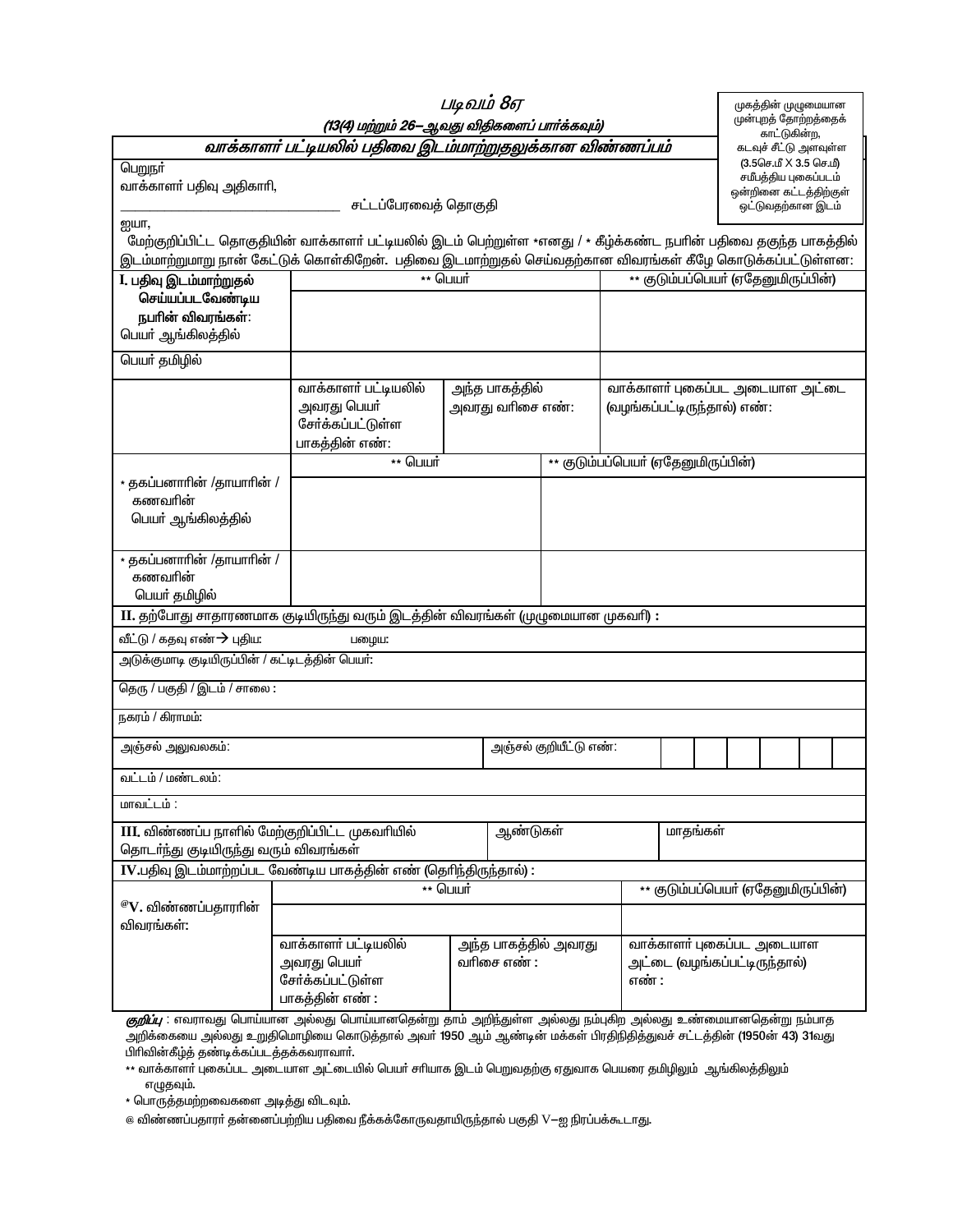|  | VI உறுதிமொழி |  |
|--|--------------|--|
|--|--------------|--|

மேலே குறிப்பிடப்பட்டுள்ள விவரங்கள் எனக்கு தெரிந்த வரையிலும், நம்பிக்கைக்கு உகந்த வகையிலும் உண்மை என உறுதி கூறுகிறேன்.

இடம் :

நாள் :

விண்ணப்பதாராின் கையொப்பம் / கைபெருவிரல் அடையாளம்

உங்கள் கைபேசி/மின்னஞ்சல் முகவரியைக் குறிப்பிடவும் (விருப்பத்திற்குட்பட்டது)

மேல் நடவடிக்கை எடுக்கப்பட்ட விவரங்கள்

(தொகுதியின் வாக்காளர் பதிவு அதிகாரியால் பூர்த்தி செய்யப்பட வேண்டியது)

தொடா்பான பதிவை இடம்மாற்றுதலுக்கான, திரு / திருமதி / செல்வி.............

யின் படிவம் 8ஏ ஏற்றுக்கொள்ளப்பட்டது\* , நிராகரிக்கப்பட்டது.\*

[விதி 26(4)ன்கீழ்] ஏற்றுக் கொள்ளப்பட்டது அல்லது நிராகரிக்கப்பட்டதற்கான விவரமான காரணங்கள்:

இடம்: நாள்:

வாக்காளா் பதிவு அதிகாரியின் கையொப்பம்

வாக்காளர் பதிவு அதிகாாியின் முத்திரை

\*பொருத்தமற்றதை அடித்து விடவும்.

கள அலுவலா் (வாக்குச் சாவடி நிலை அலுவலா், நிா்ணயிக்கப்பட்ட அலுவலா், மேற்பாா்வை அலுவலா்) — களின் குறிப்புகள்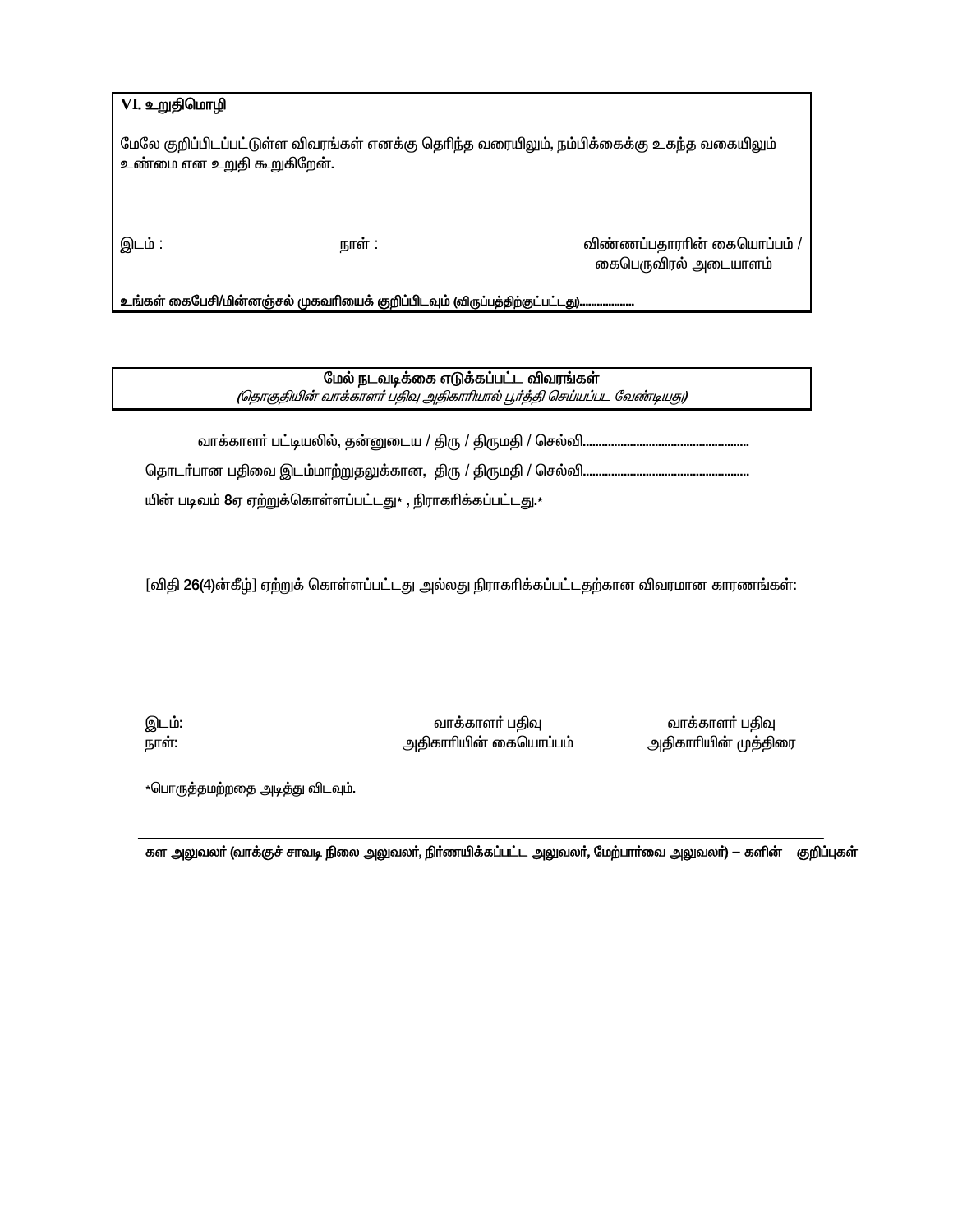# படிவம் 8ஏ (தொடர்ச்சி)

## (தபாலில் அனுப்பும்போது கிழியாமலிருக்க இப்பக்கம் கனமான தாளில் இருக்க வேண்டும்)

| <u>நடவடிக்கை எடுக்கப்பட்ட விவரம்</u><br>(தொகுதியின் வாக்காளா் பதிவு அதிகாாியால் பிாிவு—II  நிரப்பப்பட்டு,  பிாிவு—I–இல் விண்ணப்பதாரரால் கொடுக்கப்பட்ட |                                                                                                   |                   |  |  |  |  |  |  |  |
|-------------------------------------------------------------------------------------------------------------------------------------------------------|---------------------------------------------------------------------------------------------------|-------------------|--|--|--|--|--|--|--|
| முகவரிக்கு அனுப்பப்படவேண்டும்)                                                                                                                        |                                                                                                   |                   |  |  |  |  |  |  |  |
|                                                                                                                                                       |                                                                                                   |                   |  |  |  |  |  |  |  |
|                                                                                                                                                       |                                                                                                   | பிரிவு—I          |  |  |  |  |  |  |  |
| **திரு/ திருமதி/செல்வி<br>யின் படிவம் 8ஏ-இல் அளிக்கப்பட்ட விண்ணப்பமானது                                                                               | அனுப்புகையின்<br>போது வாக்காளா்<br>பதிவு<br>அலுவலகத்தால்<br>தபால் வில்லை<br>ஒட்டப்பட<br>வேண்டும். |                   |  |  |  |  |  |  |  |
|                                                                                                                                                       |                                                                                                   |                   |  |  |  |  |  |  |  |
| $*$ * (முழு முகவாி) வீட்டு/கதவு எண் :<br>அடுக்குமாடி குடியிருப்பின்/கட்டிடத்தின் பெயர்:                                                               |                                                                                                   |                   |  |  |  |  |  |  |  |
|                                                                                                                                                       |                                                                                                   |                   |  |  |  |  |  |  |  |
| தெரு/பகுதி/இடம்/சாலை:                                                                                                                                 |                                                                                                   |                   |  |  |  |  |  |  |  |
| நகரம்/கிராமம்:                                                                                                                                        |                                                                                                   |                   |  |  |  |  |  |  |  |
| அஞ்சல் அலுவலகம் :                                                                                                                                     | அஞ்சல் குறியீட்டு எண்                                                                             |                   |  |  |  |  |  |  |  |
| வட்டம்/மண்டலம்:                                                                                                                                       |                                                                                                   |                   |  |  |  |  |  |  |  |
| மாவட்டம்:                                                                                                                                             |                                                                                                   |                   |  |  |  |  |  |  |  |
| ** விண்ணப்பதாரரால் நிரப்பப்படவேண்டும்.                                                                                                                |                                                                                                   |                   |  |  |  |  |  |  |  |
|                                                                                                                                                       |                                                                                                   |                   |  |  |  |  |  |  |  |
| . இல் இருந்து நீக்கப்பட்டு, பாகம் எண் இல் வரிசை எண். இல் பதிவு<br>செய்யப்பட்டுள்ளது.<br>என்ற காரணத்திற்காக நிராகரிக்கப்பட்டுள்ளது.                    |                                                                                                   | பிரிவு-II<br>.இன் |  |  |  |  |  |  |  |
| நாள்:                                                                                                                                                 | வாக்காளா் பதிவு அதிகாாி.                                                                          |                   |  |  |  |  |  |  |  |
|                                                                                                                                                       | (முகவரி)                                                                                          |                   |  |  |  |  |  |  |  |
|                                                                                                                                                       |                                                                                                   |                   |  |  |  |  |  |  |  |
|                                                                                                                                                       | படிவம் பெற்றுக் கொண்டதற்கு ஒப்புகை                                                                |                   |  |  |  |  |  |  |  |
| இடமிருந்து படிவம் 8ஏ பெற்றுக் கொள்ளப்பட்டது.                                                                                                          |                                                                                                   |                   |  |  |  |  |  |  |  |
| நாள்:<br>**விண்ணப்பதாரரால் நிரப்பப்படவேண்டும்.                                                                                                        | வாக்காளா் பதிவு அதிகாாி சாா்்பில் படிவம் பெற்றுக்<br>கொண்ட அதிகாரியின் கையொப்பம்<br>(முகவரி)      |                   |  |  |  |  |  |  |  |